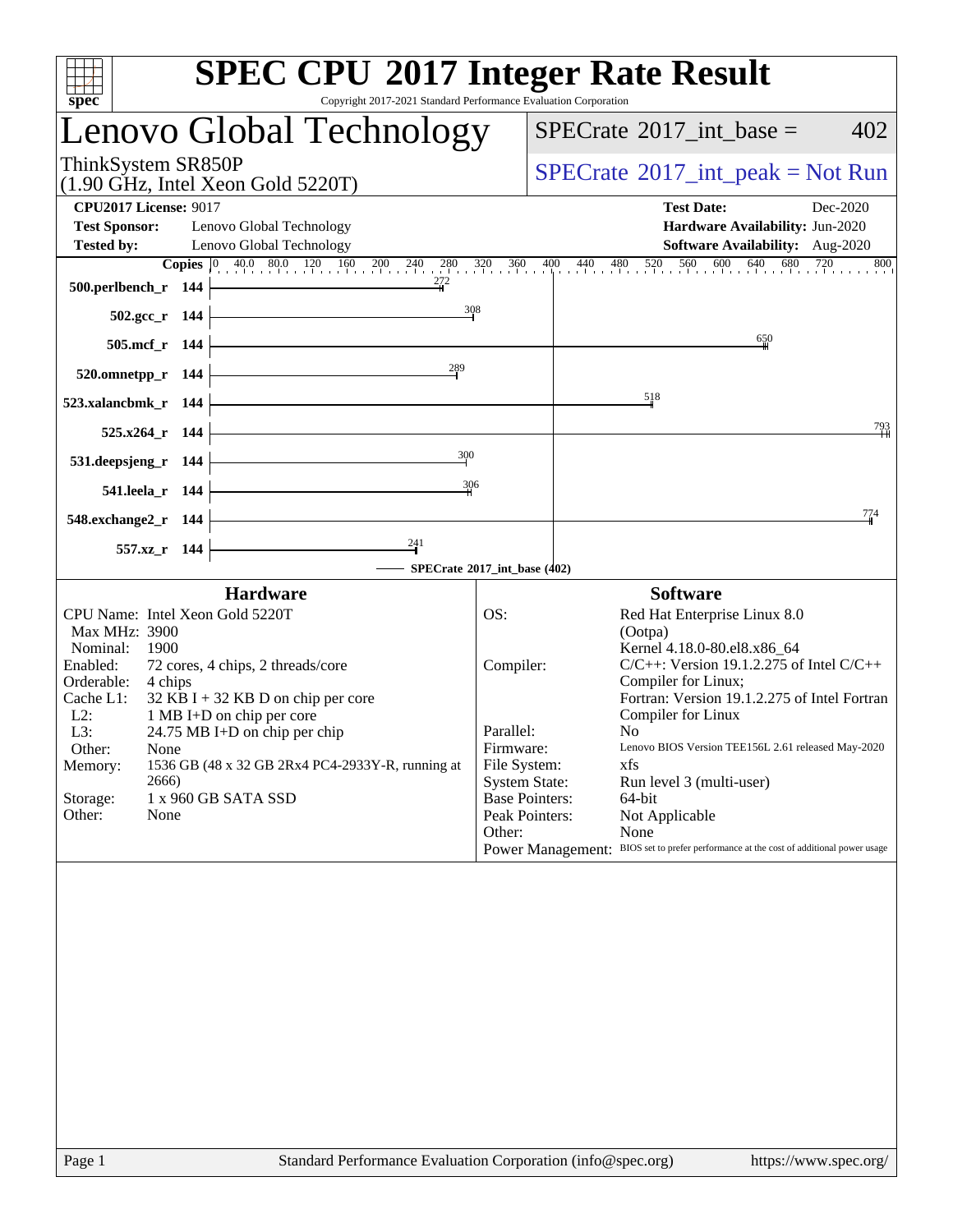

#### **[SPEC CPU](http://www.spec.org/auto/cpu2017/Docs/result-fields.html#SPECCPU2017IntegerRateResult)[2017 Integer Rate Result](http://www.spec.org/auto/cpu2017/Docs/result-fields.html#SPECCPU2017IntegerRateResult)** Copyright 2017-2021 Standard Performance Evaluation Corporation

## Lenovo Global Technology

ThinkSystem SR850P<br>  $(1.00 \text{ GHz. Intel Yes} \cdot \text{Cold} \cdot 5220 \text{T})$  [SPECrate](http://www.spec.org/auto/cpu2017/Docs/result-fields.html#SPECrate2017intpeak)®[2017\\_int\\_peak = N](http://www.spec.org/auto/cpu2017/Docs/result-fields.html#SPECrate2017intpeak)ot Run [SPECrate](http://www.spec.org/auto/cpu2017/Docs/result-fields.html#SPECrate2017intbase)<sup>®</sup>2017 int base =  $402$ 

(1.90 GHz, Intel Xeon Gold 5220T)

**[Test Sponsor:](http://www.spec.org/auto/cpu2017/Docs/result-fields.html#TestSponsor)** Lenovo Global Technology **[Hardware Availability:](http://www.spec.org/auto/cpu2017/Docs/result-fields.html#HardwareAvailability)** Jun-2020 **[Tested by:](http://www.spec.org/auto/cpu2017/Docs/result-fields.html#Testedby)** Lenovo Global Technology **[Software Availability:](http://www.spec.org/auto/cpu2017/Docs/result-fields.html#SoftwareAvailability)** Aug-2020

**[CPU2017 License:](http://www.spec.org/auto/cpu2017/Docs/result-fields.html#CPU2017License)** 9017 **[Test Date:](http://www.spec.org/auto/cpu2017/Docs/result-fields.html#TestDate)** Dec-2020

#### **[Results Table](http://www.spec.org/auto/cpu2017/Docs/result-fields.html#ResultsTable)**

|                                     | <b>Base</b>   |                |                |                |       |                |       |               | <b>Peak</b>    |              |                |              |                |              |  |
|-------------------------------------|---------------|----------------|----------------|----------------|-------|----------------|-------|---------------|----------------|--------------|----------------|--------------|----------------|--------------|--|
| <b>Benchmark</b>                    | <b>Copies</b> | <b>Seconds</b> | Ratio          | <b>Seconds</b> | Ratio | <b>Seconds</b> | Ratio | <b>Copies</b> | <b>Seconds</b> | <b>Ratio</b> | <b>Seconds</b> | <b>Ratio</b> | <b>Seconds</b> | <b>Ratio</b> |  |
| $500.$ perlbench_r                  | 144           | 844            | 272            | 841            | 273   | 851            | 269   |               |                |              |                |              |                |              |  |
| $502.\text{gcc}_r$                  | 144           | 663            | 308            | 660            | 309   | 663            | 308   |               |                |              |                |              |                |              |  |
| $505$ .mcf r                        | 144           | 356            | 653            | 359            | 648   | 358            | 650   |               |                |              |                |              |                |              |  |
| 520.omnetpp_r                       | 144           | 653            | 289            | 654            | 289   | 652            | 290   |               |                |              |                |              |                |              |  |
| 523.xalancbmk_r                     | 144           | 293            | 519            | 294            | 517   | 294            | 518   |               |                |              |                |              |                |              |  |
| 525.x264 r                          | 144           | 318            | 793            | 320            | 787   | 317            | 795   |               |                |              |                |              |                |              |  |
| 531.deepsjeng_r                     | 144           | 550            | 300            | 549            | 300   | 550            | 300   |               |                |              |                |              |                |              |  |
| 541.leela r                         | 144           | 779            | 306            | 789            | 302   | 779            | 306   |               |                |              |                |              |                |              |  |
| 548.exchange2_r                     | 144           | 487            | 774            | 487            | 775   | 488            | 773   |               |                |              |                |              |                |              |  |
| 557.xz r                            | 144           | 643            | 242            | 647            | 240   | 644            | 241   |               |                |              |                |              |                |              |  |
| $SPECrate^{\circ}2017\_int\_base =$ | 402           |                |                |                |       |                |       |               |                |              |                |              |                |              |  |
| $SPECrate^{\circ}2017$ int peak =   |               |                | <b>Not Run</b> |                |       |                |       |               |                |              |                |              |                |              |  |

Results appear in the [order in which they were run](http://www.spec.org/auto/cpu2017/Docs/result-fields.html#RunOrder). Bold underlined text [indicates a median measurement](http://www.spec.org/auto/cpu2017/Docs/result-fields.html#Median).

#### **[Submit Notes](http://www.spec.org/auto/cpu2017/Docs/result-fields.html#SubmitNotes)**

 The numactl mechanism was used to bind copies to processors. The config file option 'submit' was used to generate numactl commands to bind each copy to a specific processor. For details, please see the config file.

### **[Operating System Notes](http://www.spec.org/auto/cpu2017/Docs/result-fields.html#OperatingSystemNotes)**

Stack size set to unlimited using "ulimit -s unlimited"

#### **[Environment Variables Notes](http://www.spec.org/auto/cpu2017/Docs/result-fields.html#EnvironmentVariablesNotes)**

```
Environment variables set by runcpu before the start of the run:
LD_LIBRARY_PATH =
      "/home/cpu2017-1.1.0-ic19.1u2/lib/intel64:/home/cpu2017-1.1.0-ic19.1u2/l
      ib/ia32:/home/cpu2017-1.1.0-ic19.1u2/je5.0.1-32"
MALLOC_CONF = "retain:true"
```
#### **[General Notes](http://www.spec.org/auto/cpu2017/Docs/result-fields.html#GeneralNotes)**

 Binaries compiled on a system with 1x Intel Core i9-7980XE CPU + 64GB RAM memory using Redhat Enterprise Linux 8.0 Transparent Huge Pages enabled by default Prior to runcpu invocation Filesystem page cache synced and cleared with: sync; echo 3> /proc/sys/vm/drop\_caches

**(Continued on next page)**

| Page 2 | Standard Performance Evaluation Corporation (info@spec.org) | https://www.spec.org/ |
|--------|-------------------------------------------------------------|-----------------------|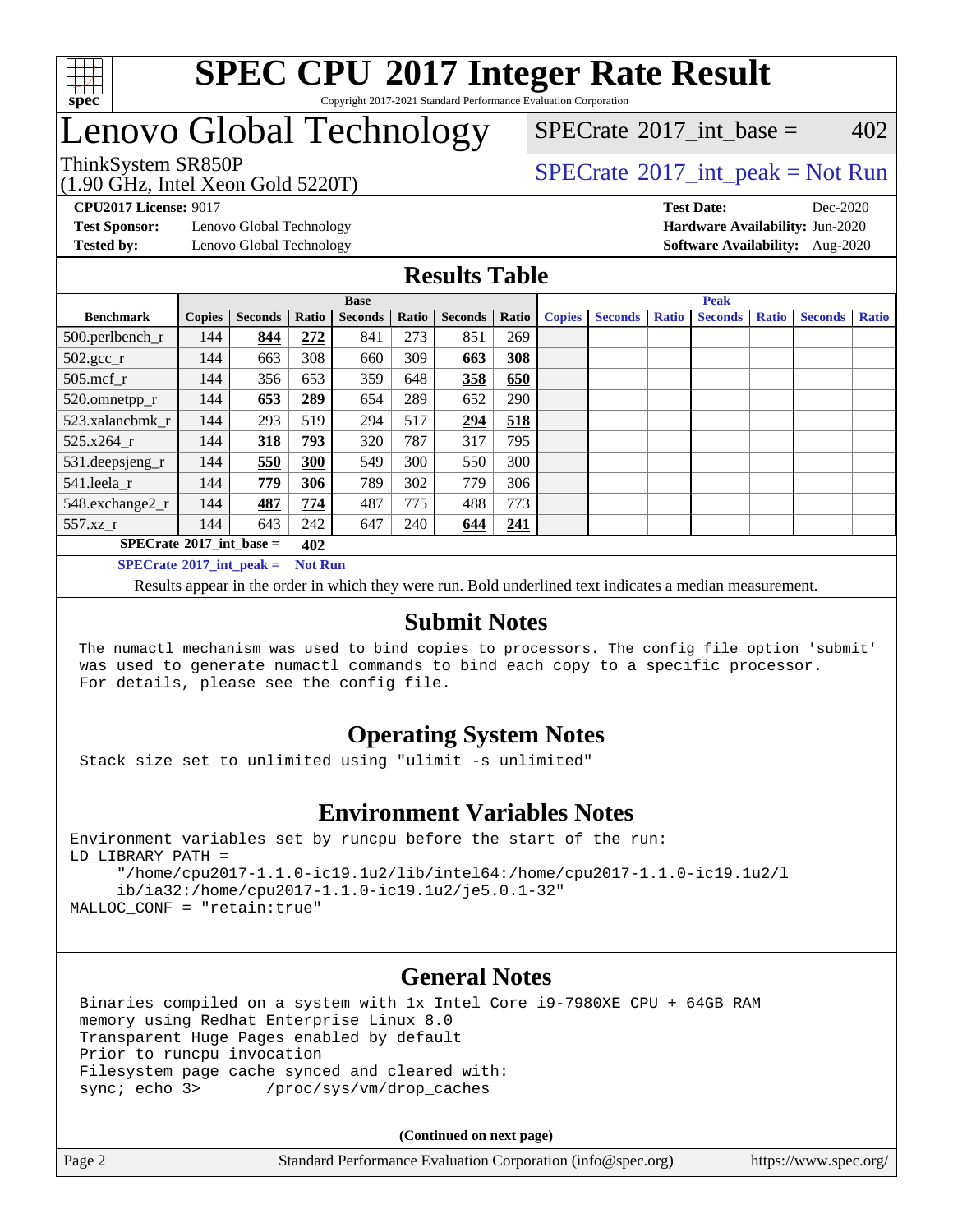

Copyright 2017-2021 Standard Performance Evaluation Corporation

Lenovo Global Technology

[SPECrate](http://www.spec.org/auto/cpu2017/Docs/result-fields.html#SPECrate2017intbase)<sup>®</sup>2017 int base =  $402$ 

(1.90 GHz, Intel Xeon Gold 5220T)

ThinkSystem SR850P<br>  $(1.00 \text{ GHz. Intel Yes} \cdot \text{Cold} \cdot 5200 \text{T})$   $\text{SPECTate} \cdot 2017$  int peak = Not Run

**[Test Sponsor:](http://www.spec.org/auto/cpu2017/Docs/result-fields.html#TestSponsor)** Lenovo Global Technology **[Hardware Availability:](http://www.spec.org/auto/cpu2017/Docs/result-fields.html#HardwareAvailability)** Jun-2020 **[Tested by:](http://www.spec.org/auto/cpu2017/Docs/result-fields.html#Testedby)** Lenovo Global Technology **[Software Availability:](http://www.spec.org/auto/cpu2017/Docs/result-fields.html#SoftwareAvailability)** Aug-2020

**[CPU2017 License:](http://www.spec.org/auto/cpu2017/Docs/result-fields.html#CPU2017License)** 9017 **[Test Date:](http://www.spec.org/auto/cpu2017/Docs/result-fields.html#TestDate)** Dec-2020

#### **[General Notes \(Continued\)](http://www.spec.org/auto/cpu2017/Docs/result-fields.html#GeneralNotes)**

 runcpu command invoked through numactl i.e.: numactl --interleave=all runcpu <etc> NA: The test sponsor attests, as of date of publication, that CVE-2017-5754 (Meltdown) is mitigated in the system as tested and documented. Yes: The test sponsor attests, as of date of publication, that CVE-2017-5753 (Spectre variant 1) is mitigated in the system as tested and documented. Yes: The test sponsor attests, as of date of publication, that CVE-2017-5715 (Spectre variant 2) is mitigated in the system as tested and documented.

#### **[Platform Notes](http://www.spec.org/auto/cpu2017/Docs/result-fields.html#PlatformNotes)**

Page 3 Standard Performance Evaluation Corporation [\(info@spec.org\)](mailto:info@spec.org) <https://www.spec.org/> BIOS configuration: Choose Operating Mode set to Maximum Performance and then set it to Custom Mode MONITOR/MWAIT set to Enable CPU P-state Control set to Legacy Adjacent Cache Prefetch set to Disable DCU Streamer Prefetcher set to Disable SNC set to Enable Sysinfo program /home/cpu2017-1.1.0-ic19.1u2/bin/sysinfo Rev: r6365 of 2019-08-21 295195f888a3d7edb1e6e46a485a0011 running on localhost.localdomain Sat Dec 5 09:19:35 2020 SUT (System Under Test) info as seen by some common utilities. For more information on this section, see <https://www.spec.org/cpu2017/Docs/config.html#sysinfo> From /proc/cpuinfo model name : Intel(R) Xeon(R) Gold 5220T CPU @ 1.90GHz 4 "physical id"s (chips) 144 "processors" cores, siblings (Caution: counting these is hw and system dependent. The following excerpts from /proc/cpuinfo might not be reliable. Use with caution.) cpu cores : 18 siblings : 36 physical 0: cores 0 1 2 3 4 8 9 10 11 16 17 18 19 20 24 25 26 27 physical 1: cores 0 1 2 3 4 8 9 10 11 16 17 18 19 20 24 25 26 27 physical 2: cores 0 1 2 3 4 8 9 10 11 16 17 18 19 20 24 25 26 27 physical 3: cores 0 1 2 3 4 8 9 10 11 16 17 18 19 20 24 25 26 27 From lscpu: Architecture: x86\_64 CPU op-mode(s): 32-bit, 64-bit Byte Order: Little Endian  $CPU(s):$  144 On-line CPU(s) list: 0-143 **(Continued on next page)**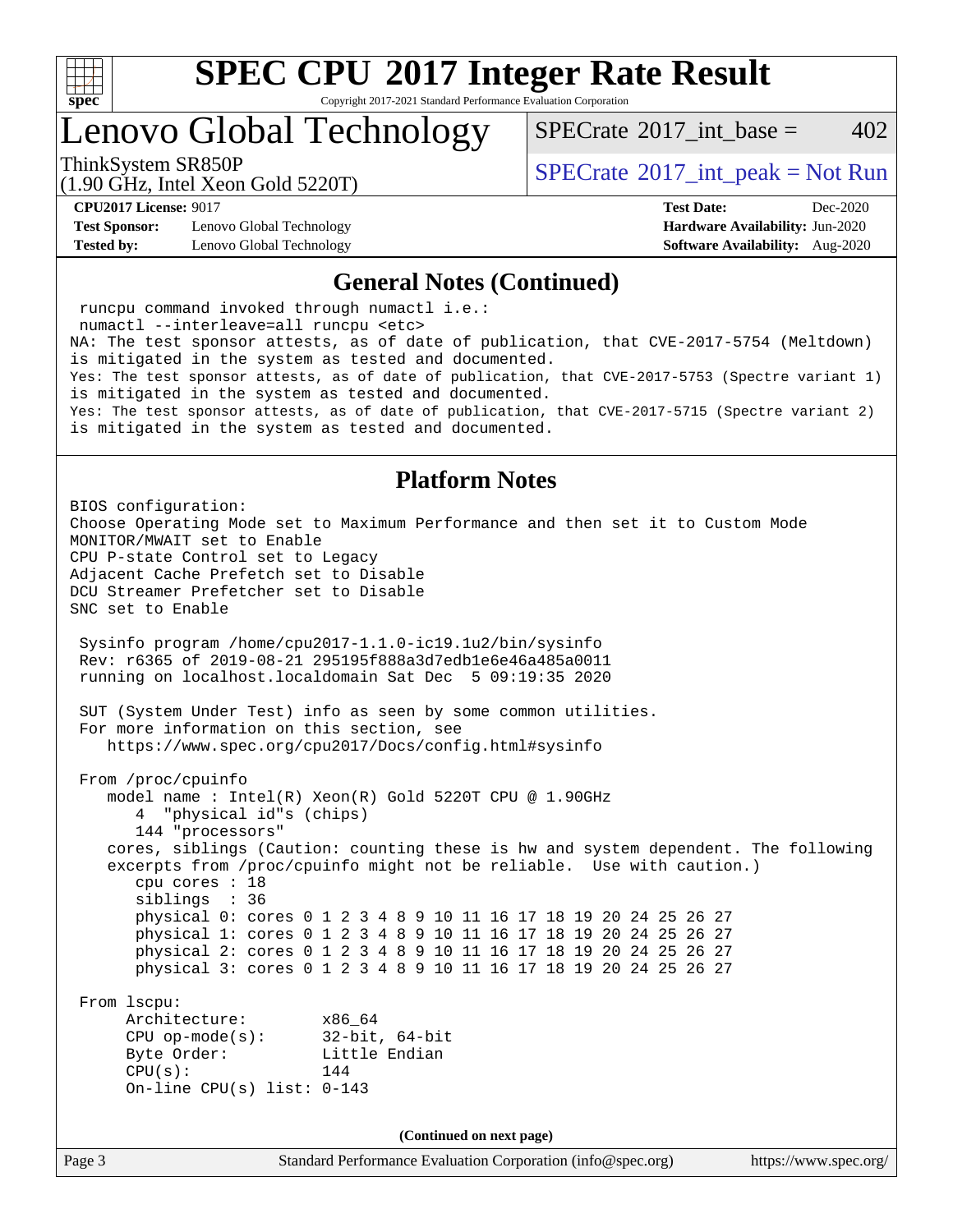

Copyright 2017-2021 Standard Performance Evaluation Corporation

Lenovo Global Technology

 $SPECTate$ <sup>®</sup>[2017\\_int\\_base =](http://www.spec.org/auto/cpu2017/Docs/result-fields.html#SPECrate2017intbase) 402

(1.90 GHz, Intel Xeon Gold 5220T)

ThinkSystem SR850P<br>(1.00 GHz, Intel Year Gald 5220T) [SPECrate](http://www.spec.org/auto/cpu2017/Docs/result-fields.html#SPECrate2017intpeak)®[2017\\_int\\_peak = N](http://www.spec.org/auto/cpu2017/Docs/result-fields.html#SPECrate2017intpeak)ot Run

**[CPU2017 License:](http://www.spec.org/auto/cpu2017/Docs/result-fields.html#CPU2017License)** 9017 **[Test Date:](http://www.spec.org/auto/cpu2017/Docs/result-fields.html#TestDate)** Dec-2020

**[Test Sponsor:](http://www.spec.org/auto/cpu2017/Docs/result-fields.html#TestSponsor)** Lenovo Global Technology **[Hardware Availability:](http://www.spec.org/auto/cpu2017/Docs/result-fields.html#HardwareAvailability)** Jun-2020 **[Tested by:](http://www.spec.org/auto/cpu2017/Docs/result-fields.html#Testedby)** Lenovo Global Technology **[Software Availability:](http://www.spec.org/auto/cpu2017/Docs/result-fields.html#SoftwareAvailability)** Aug-2020

**[Platform Notes \(Continued\)](http://www.spec.org/auto/cpu2017/Docs/result-fields.html#PlatformNotes)**

| Thread(s) per core:                      | 2                                                                                                                                                                      |
|------------------------------------------|------------------------------------------------------------------------------------------------------------------------------------------------------------------------|
| Core(s) per socket:                      | 18                                                                                                                                                                     |
| Socket(s):                               | $\overline{4}$                                                                                                                                                         |
| NUMA $node(s):$<br>Vendor ID:            | 8<br>GenuineIntel                                                                                                                                                      |
| CPU family:                              | 6                                                                                                                                                                      |
| Model:                                   | 85                                                                                                                                                                     |
| Model name:                              | $Intel(R) Xeon(R) Gold 5220T CPU @ 1.90GHz$                                                                                                                            |
| Stepping:                                | 7                                                                                                                                                                      |
| CPU MHz:                                 | 3607.719                                                                                                                                                               |
| $CPU$ max $MHz$ :                        | 3900.0000                                                                                                                                                              |
| CPU min MHz:                             | 800.0000                                                                                                                                                               |
| BogoMIPS:                                | 3800.00                                                                                                                                                                |
| Virtualization:                          | $VT - x$                                                                                                                                                               |
| Lld cache:                               | 32K                                                                                                                                                                    |
| Lli cache:                               | 32K                                                                                                                                                                    |
| $L2$ cache:                              | 1024K                                                                                                                                                                  |
| L3 cache:                                | 25344K                                                                                                                                                                 |
| NUMA node0 CPU(s):<br>NUMA nodel CPU(s): | $0-2, 5, 6, 9, 10, 14, 15, 72-74, 77, 78, 81, 82, 86, 87$<br>3, 4, 7, 8, 11-13, 16, 17, 75, 76, 79, 80, 83-85, 88, 89                                                  |
| NUMA $node2$ $CPU(s)$ :                  | 18-20, 23, 24, 27, 28, 32, 33, 90-92, 95, 96, 99, 100, 104, 105                                                                                                        |
| NUMA node3 CPU(s):                       | 21, 22, 25, 26, 29-31, 34, 35, 93, 94, 97, 98, 101-103, 106, 107                                                                                                       |
| NUMA $node4$ $CPU(s):$                   | 36-38, 41, 42, 45, 46, 50, 51, 108-110, 113, 114, 117, 118, 122, 123                                                                                                   |
| NUMA node5 CPU(s):                       | 39, 40, 43, 44, 47-49, 52, 53, 111, 112, 115, 116, 119-121, 124, 125                                                                                                   |
| NUMA node6 CPU(s):                       | 54-56, 59, 60, 63, 64, 68, 69, 126-128, 131, 132, 135, 136, 140, 141                                                                                                   |
| NUMA node7 CPU(s):                       | 57, 58, 61, 62, 65-67, 70, 71, 129, 130, 133, 134, 137-139, 142, 143                                                                                                   |
| Flags:                                   | fpu vme de pse tsc msr pae mce cx8 apic sep mtrr pge mca cmov                                                                                                          |
|                                          | pat pse36 clflush dts acpi mmx fxsr sse sse2 ss ht tm pbe syscall nx pdpe1gb rdtscp                                                                                    |
|                                          | lm constant_tsc art arch_perfmon pebs bts rep_good nopl xtopology nonstop_tsc cpuid                                                                                    |
|                                          | aperfmperf pni pclmulqdq dtes64 monitor ds_cpl vmx smx est tm2 ssse3 sdbg fma cx16                                                                                     |
|                                          | xtpr pdcm pcid dca sse4_1 sse4_2 x2apic movbe popcnt tsc_deadline_timer aes xsave                                                                                      |
|                                          | avx f16c rdrand lahf_lm abm 3dnowprefetch cpuid_fault epb cat_13 cdp_13                                                                                                |
|                                          | invpcid_single intel_ppin ssbd mba ibrs ibpb stibp ibrs_enhanced tpr_shadow vnmi                                                                                       |
|                                          | flexpriority ept vpid fsgsbase tsc_adjust bmil hle avx2 smep bmi2 erms invpcid rtm<br>cqm mpx rdt_a avx512f avx512dq rdseed adx smap clflushopt clwb intel_pt avx512cd |
|                                          | avx512bw avx512vl xsaveopt xsavec xgetbvl xsaves cqm_llc cqm_occup_llc cqm_mbm_total                                                                                   |
|                                          | cqm_mbm_local dtherm ida arat pln pts pku ospke avx512_vnni flush_l1d                                                                                                  |
| arch capabilities                        |                                                                                                                                                                        |
|                                          |                                                                                                                                                                        |
| /proc/cpuinfo cache data                 |                                                                                                                                                                        |
| cache size $: 25344$ KB                  |                                                                                                                                                                        |
|                                          |                                                                                                                                                                        |
|                                          | From numactl --hardware WARNING: a numactl 'node' might or might not correspond to a                                                                                   |
| physical chip.                           |                                                                                                                                                                        |
| $available: 8 nodes (0-7)$               |                                                                                                                                                                        |
|                                          | node 0 cpus: 0 1 2 5 6 9 10 14 15 72 73 74 77 78 81 82 86 87                                                                                                           |
| node 0 size: 193124 MB                   |                                                                                                                                                                        |
|                                          |                                                                                                                                                                        |
|                                          | (Continued on next page)                                                                                                                                               |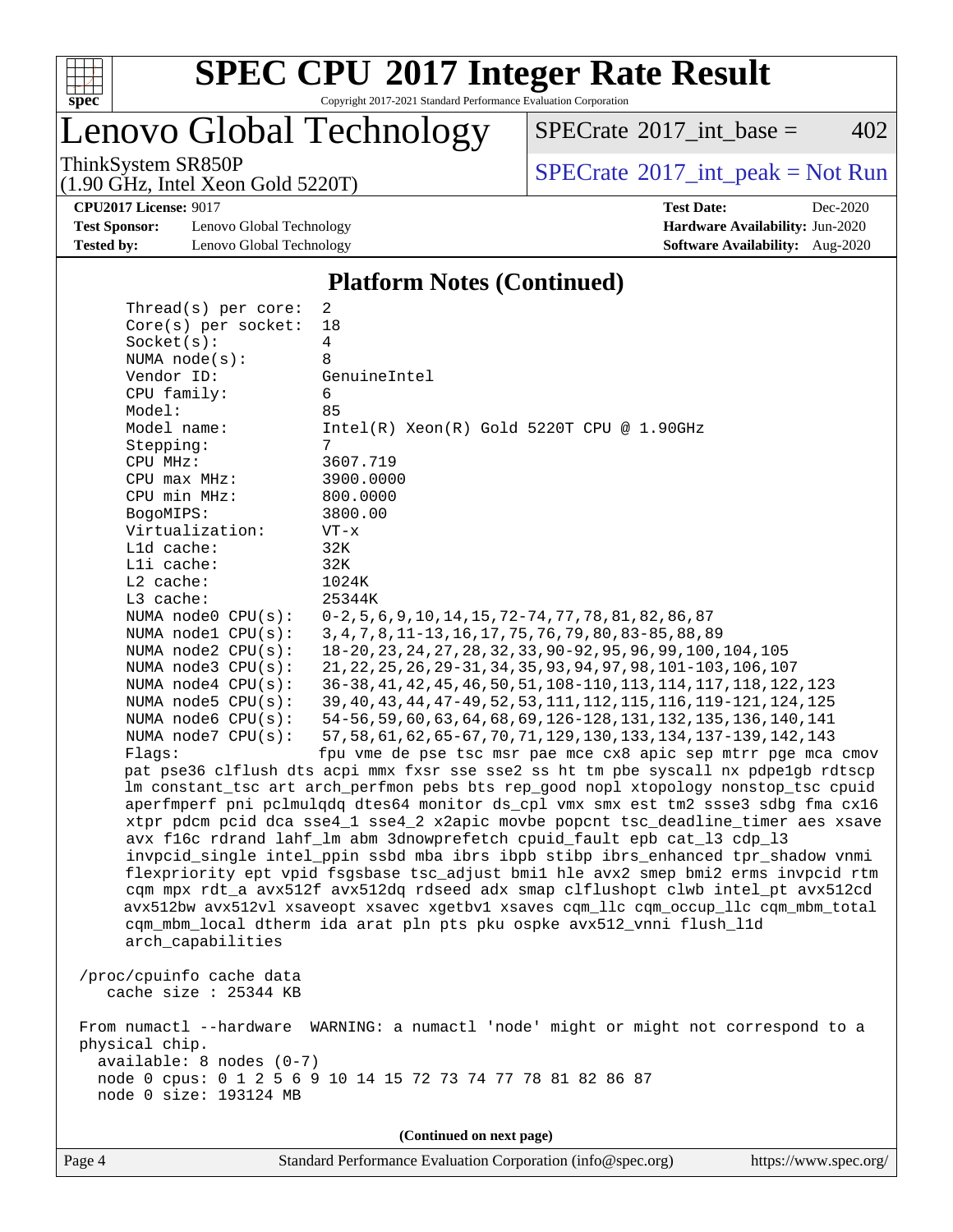

Copyright 2017-2021 Standard Performance Evaluation Corporation

## Lenovo Global Technology

 $SPECTate@2017_int\_base = 402$ 

(1.90 GHz, Intel Xeon Gold 5220T)

ThinkSystem SR850P<br>(1.90 GHz, Intel Xeon Gold 5220T) [SPECrate](http://www.spec.org/auto/cpu2017/Docs/result-fields.html#SPECrate2017intpeak)®[2017\\_int\\_peak = N](http://www.spec.org/auto/cpu2017/Docs/result-fields.html#SPECrate2017intpeak)ot Run

**[Test Sponsor:](http://www.spec.org/auto/cpu2017/Docs/result-fields.html#TestSponsor)** Lenovo Global Technology **[Hardware Availability:](http://www.spec.org/auto/cpu2017/Docs/result-fields.html#HardwareAvailability)** Jun-2020 **[Tested by:](http://www.spec.org/auto/cpu2017/Docs/result-fields.html#Testedby)** Lenovo Global Technology **[Software Availability:](http://www.spec.org/auto/cpu2017/Docs/result-fields.html#SoftwareAvailability)** Aug-2020

**[CPU2017 License:](http://www.spec.org/auto/cpu2017/Docs/result-fields.html#CPU2017License)** 9017 **[Test Date:](http://www.spec.org/auto/cpu2017/Docs/result-fields.html#TestDate)** Dec-2020

#### **[Platform Notes \(Continued\)](http://www.spec.org/auto/cpu2017/Docs/result-fields.html#PlatformNotes)**

| Page 5                             |                                                                             |          |       |               |                |    |    |    |  | Standard Performance Evaluation Corporation (info@spec.org) |  |  |  | https://www.spec.org/ |  |
|------------------------------------|-----------------------------------------------------------------------------|----------|-------|---------------|----------------|----|----|----|--|-------------------------------------------------------------|--|--|--|-----------------------|--|
|                                    |                                                                             |          |       |               |                |    |    |    |  | (Continued on next page)                                    |  |  |  |                       |  |
|                                    |                                                                             |          |       |               |                |    |    |    |  |                                                             |  |  |  |                       |  |
|                                    | PRETTY_NAME="Red Hat Enterprise Linux 8.0 (Ootpa)"                          |          |       |               |                |    |    |    |  |                                                             |  |  |  |                       |  |
|                                    | PLATFORM_ID="platform:el8"                                                  |          |       |               |                |    |    |    |  |                                                             |  |  |  |                       |  |
|                                    | VERSION_ID="8.0"                                                            |          |       |               |                |    |    |    |  |                                                             |  |  |  |                       |  |
|                                    | ID_LIKE="fedora"                                                            |          |       |               |                |    |    |    |  |                                                             |  |  |  |                       |  |
|                                    | ID="rhel"                                                                   |          |       |               |                |    |    |    |  |                                                             |  |  |  |                       |  |
|                                    | VERSION="8.0 (Ootpa)"                                                       |          |       |               |                |    |    |    |  |                                                             |  |  |  |                       |  |
|                                    | NAME="Red Hat Enterprise Linux"                                             |          |       |               |                |    |    |    |  |                                                             |  |  |  |                       |  |
| From /etc/*release* /etc/*version* | os-release:                                                                 |          |       |               |                |    |    |    |  |                                                             |  |  |  |                       |  |
|                                    |                                                                             |          |       |               |                |    |    |    |  |                                                             |  |  |  |                       |  |
|                                    |                                                                             |          |       |               | 2048 kB        |    |    |    |  |                                                             |  |  |  |                       |  |
|                                    | HugePages_Total:<br>Hugepagesize:                                           |          |       |               | $\overline{0}$ |    |    |    |  |                                                             |  |  |  |                       |  |
|                                    | MemTotal:                                                                   |          |       | 1584995616 kB |                |    |    |    |  |                                                             |  |  |  |                       |  |
| From /proc/meminfo                 |                                                                             |          |       |               |                |    |    |    |  |                                                             |  |  |  |                       |  |
|                                    |                                                                             |          |       |               |                |    |    |    |  |                                                             |  |  |  |                       |  |
| 7:                                 |                                                                             | 31 31 21 |       | 21            | 21             | 21 | 11 | 10 |  |                                                             |  |  |  |                       |  |
| 6:                                 | 31 31                                                                       |          | 21    | 21            | 21             | 21 | 10 | 11 |  |                                                             |  |  |  |                       |  |
| 5:                                 | 21                                                                          | 21       | 31    | 31            | 11             | 10 | 21 | 21 |  |                                                             |  |  |  |                       |  |
| 4:                                 | 21                                                                          | 21       | 31    | 31            | 10             | 11 | 21 | 21 |  |                                                             |  |  |  |                       |  |
| 3:                                 | 21                                                                          | 21       | 11    | 10            | 31             | 31 | 21 | 21 |  |                                                             |  |  |  |                       |  |
| 2:                                 | 21                                                                          | 21       | 10    | 11            | 31             | 31 | 21 | 21 |  |                                                             |  |  |  |                       |  |
| 1:                                 | 11                                                                          | 10       | 21    | 21            | 21             | 21 | 31 | 31 |  |                                                             |  |  |  |                       |  |
| 0:                                 | 10                                                                          |          | 11 21 | 21            | 21             | 21 | 31 | 31 |  |                                                             |  |  |  |                       |  |
| node                               | $0 \quad 1 \quad 2$                                                         |          |       | 3 4 5 6 7     |                |    |    |    |  |                                                             |  |  |  |                       |  |
|                                    | node distances:                                                             |          |       |               |                |    |    |    |  |                                                             |  |  |  |                       |  |
|                                    | node 7 free: 192314 MB                                                      |          |       |               |                |    |    |    |  |                                                             |  |  |  |                       |  |
|                                    | node 7 size: 193529 MB                                                      |          |       |               |                |    |    |    |  |                                                             |  |  |  |                       |  |
|                                    | node 7 cpus: 57 58 61 62 65 66 67 70 71 129 130 133 134 137 138 139 142 143 |          |       |               |                |    |    |    |  |                                                             |  |  |  |                       |  |
|                                    | node 6 free: 193085 MB                                                      |          |       |               |                |    |    |    |  |                                                             |  |  |  |                       |  |
|                                    | node 6 size: 193532 MB                                                      |          |       |               |                |    |    |    |  |                                                             |  |  |  |                       |  |
|                                    | node 6 cpus: 54 55 56 59 60 63 64 68 69 126 127 128 131 132 135 136 140 141 |          |       |               |                |    |    |    |  |                                                             |  |  |  |                       |  |
|                                    | node 5 free: 193218 MB                                                      |          |       |               |                |    |    |    |  |                                                             |  |  |  |                       |  |
|                                    | node 5 size: 193532 MB                                                      |          |       |               |                |    |    |    |  |                                                             |  |  |  |                       |  |
|                                    | node 5 cpus: 39 40 43 44 47 48 49 52 53 111 112 115 116 119 120 121 124 125 |          |       |               |                |    |    |    |  |                                                             |  |  |  |                       |  |
|                                    | node 4 free: 193214 MB                                                      |          |       |               |                |    |    |    |  |                                                             |  |  |  |                       |  |
|                                    | node 4 size: 193532 MB                                                      |          |       |               |                |    |    |    |  |                                                             |  |  |  |                       |  |
|                                    | node 4 cpus: 36 37 38 41 42 45 46 50 51 108 109 110 113 114 117 118 122 123 |          |       |               |                |    |    |    |  |                                                             |  |  |  |                       |  |
|                                    | node 3 free: 193203 MB                                                      |          |       |               |                |    |    |    |  |                                                             |  |  |  |                       |  |
|                                    | node 3 size: 193532 MB                                                      |          |       |               |                |    |    |    |  |                                                             |  |  |  |                       |  |
|                                    | node 3 cpus: 21 22 25 26 29 30 31 34 35 93 94 97 98 101 102 103 106 107     |          |       |               |                |    |    |    |  |                                                             |  |  |  |                       |  |
|                                    | node 2 free: 193217 MB                                                      |          |       |               |                |    |    |    |  |                                                             |  |  |  |                       |  |
|                                    | node 2 size: 193532 MB                                                      |          |       |               |                |    |    |    |  |                                                             |  |  |  |                       |  |
|                                    | node 2 cpus: 18 19 20 23 24 27 28 32 33 90 91 92 95 96 99 100 104 105       |          |       |               |                |    |    |    |  |                                                             |  |  |  |                       |  |
|                                    | node 1 free: 193161 MB                                                      |          |       |               |                |    |    |    |  |                                                             |  |  |  |                       |  |
|                                    | node 1 size: 193532 MB                                                      |          |       |               |                |    |    |    |  |                                                             |  |  |  |                       |  |
|                                    | node 1 cpus: 3 4 7 8 11 12 13 16 17 75 76 79 80 83 84 85 88 89              |          |       |               |                |    |    |    |  |                                                             |  |  |  |                       |  |
|                                    | node 0 free: 192766 MB                                                      |          |       |               |                |    |    |    |  |                                                             |  |  |  |                       |  |
|                                    |                                                                             |          |       |               |                |    |    |    |  |                                                             |  |  |  |                       |  |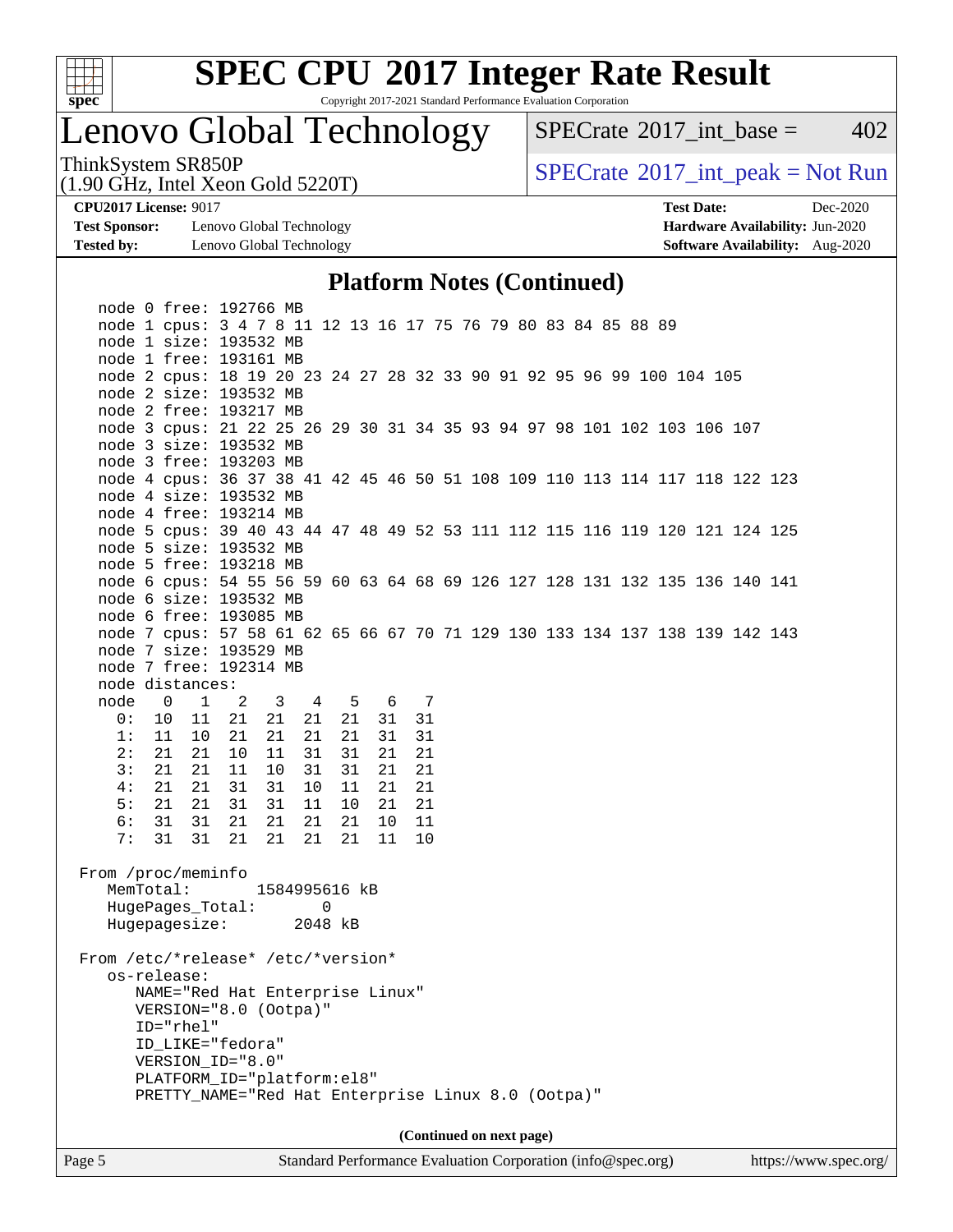

Copyright 2017-2021 Standard Performance Evaluation Corporation

Lenovo Global Technology

ThinkSystem SR850P<br>(1.00 CHz, Intel Year Gald 5220T)  $\begin{array}{c} \text{SPECrate} \textcirc 2017\_int\_peak = Not Run \end{array}$  $\begin{array}{c} \text{SPECrate} \textcirc 2017\_int\_peak = Not Run \end{array}$  $\begin{array}{c} \text{SPECrate} \textcirc 2017\_int\_peak = Not Run \end{array}$ 

[SPECrate](http://www.spec.org/auto/cpu2017/Docs/result-fields.html#SPECrate2017intbase)<sup>®</sup>2017 int base =  $402$ 

(1.90 GHz, Intel Xeon Gold 5220T)

**[Test Sponsor:](http://www.spec.org/auto/cpu2017/Docs/result-fields.html#TestSponsor)** Lenovo Global Technology **[Hardware Availability:](http://www.spec.org/auto/cpu2017/Docs/result-fields.html#HardwareAvailability)** Jun-2020 **[Tested by:](http://www.spec.org/auto/cpu2017/Docs/result-fields.html#Testedby)** Lenovo Global Technology **[Software Availability:](http://www.spec.org/auto/cpu2017/Docs/result-fields.html#SoftwareAvailability)** Aug-2020

**[CPU2017 License:](http://www.spec.org/auto/cpu2017/Docs/result-fields.html#CPU2017License)** 9017 **[Test Date:](http://www.spec.org/auto/cpu2017/Docs/result-fields.html#TestDate)** Dec-2020

#### **[Platform Notes \(Continued\)](http://www.spec.org/auto/cpu2017/Docs/result-fields.html#PlatformNotes)**

 ANSI\_COLOR="0;31" redhat-release: Red Hat Enterprise Linux release 8.0 (Ootpa) system-release: Red Hat Enterprise Linux release 8.0 (Ootpa) system-release-cpe: cpe:/o:redhat:enterprise\_linux:8.0:ga uname -a: Linux localhost.localdomain 4.18.0-80.el8.x86\_64 #1 SMP Wed Mar 13 12:02:46 UTC 2019 x86\_64 x86\_64 x86\_64 GNU/Linux Kernel self-reported vulnerability status: CVE-2018-3620 (L1 Terminal Fault): Not affected Microarchitectural Data Sampling: No status reported CVE-2017-5754 (Meltdown): Not affected CVE-2018-3639 (Speculative Store Bypass): Mitigation: Speculative Store Bypass disabled via prctl and seccomp CVE-2017-5753 (Spectre variant 1): Mitigation: \_\_user pointer sanitization CVE-2017-5715 (Spectre variant 2): Mitigation: Enhanced IBRS, IBPB: conditional, RSB filling run-level 3 Dec 5 00:48 SPEC is set to: /home/cpu2017-1.1.0-ic19.1u2 Filesystem Type Size Used Avail Use% Mounted on /dev/sda4 xfs 839G 65G 774G 8% /home From /sys/devices/virtual/dmi/id BIOS: Lenovo -[TEE156L-2.61]- 05/20/2020 Vendor: Lenovo Product: ThinkSystem SR850P -[7D2HCTO1WW]- Product Family: ThinkSystem Serial: 1234567890 Additional information from dmidecode follows. WARNING: Use caution when you interpret this section. The 'dmidecode' program reads system data which is "intended to allow hardware to be accurately determined", but the intent may not be met, as there are frequent changes to hardware, firmware, and the "DMTF SMBIOS" standard. Memory: 48x Samsung M393A4K40CB2-CVF 32 GB 2 rank 2933 (End of data from sysinfo program) Memory on this system run at 2666 MHz due to CPU limitation.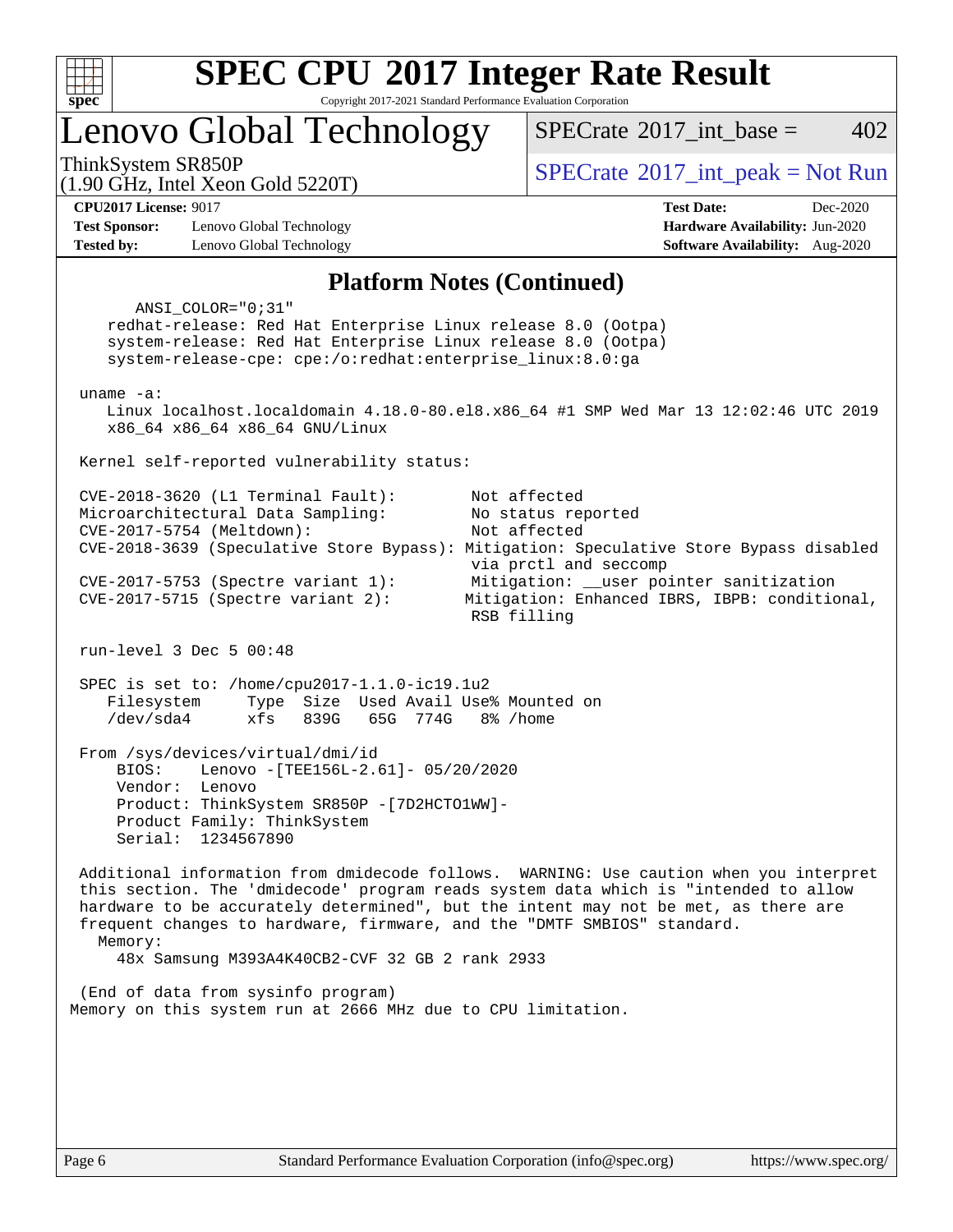

#### **[SPEC CPU](http://www.spec.org/auto/cpu2017/Docs/result-fields.html#SPECCPU2017IntegerRateResult)[2017 Integer Rate Result](http://www.spec.org/auto/cpu2017/Docs/result-fields.html#SPECCPU2017IntegerRateResult)** Copyright 2017-2021 Standard Performance Evaluation Corporation

### Lenovo Global Technology

 $SPECTate$ <sup>®</sup>[2017\\_int\\_base =](http://www.spec.org/auto/cpu2017/Docs/result-fields.html#SPECrate2017intbase) 402

(1.90 GHz, Intel Xeon Gold 5220T)

ThinkSystem SR850P<br>(1.00 GHz, Intel Year Gold 5220T) [SPECrate](http://www.spec.org/auto/cpu2017/Docs/result-fields.html#SPECrate2017intpeak)®[2017\\_int\\_peak = N](http://www.spec.org/auto/cpu2017/Docs/result-fields.html#SPECrate2017intpeak)ot Run

**[Test Sponsor:](http://www.spec.org/auto/cpu2017/Docs/result-fields.html#TestSponsor)** Lenovo Global Technology **[Hardware Availability:](http://www.spec.org/auto/cpu2017/Docs/result-fields.html#HardwareAvailability)** Jun-2020 **[Tested by:](http://www.spec.org/auto/cpu2017/Docs/result-fields.html#Testedby)** Lenovo Global Technology **[Software Availability:](http://www.spec.org/auto/cpu2017/Docs/result-fields.html#SoftwareAvailability)** Aug-2020

**[CPU2017 License:](http://www.spec.org/auto/cpu2017/Docs/result-fields.html#CPU2017License)** 9017 **[Test Date:](http://www.spec.org/auto/cpu2017/Docs/result-fields.html#TestDate)** Dec-2020

### **[Compiler Version Notes](http://www.spec.org/auto/cpu2017/Docs/result-fields.html#CompilerVersionNotes)**

| 500.perlbench_r(base) 502.gcc_r(base) 505.mcf_r(base)<br>C<br>$525.x264_r(base) 557.xz_r(base)$                          |
|--------------------------------------------------------------------------------------------------------------------------|
| Intel(R) C Compiler for applications running on Intel(R) $64$ , Version                                                  |
| 19.1.2.275 Build 20200604<br>Copyright (C) 1985-2020 Intel Corporation. All rights reserved.                             |
|                                                                                                                          |
|                                                                                                                          |
| ======================================<br>520.omnetpp $r(base)$ 523.xalancbmk $r(base)$ 531.deepsjeng $r(base)$<br>$C++$ |
| $541.$ leela r(base)                                                                                                     |
| Intel(R) $C++$ Compiler for applications running on Intel(R) 64, Version                                                 |
| 19.1.2.275 Build 20200604                                                                                                |
| Copyright (C) 1985-2020 Intel Corporation. All rights reserved.                                                          |
|                                                                                                                          |
|                                                                                                                          |
| Fortran   548.exchange2 $r(base)$                                                                                        |
| Intel(R) Fortran Intel(R) 64 Compiler for applications running on Intel(R)                                               |
| 64, Version 19.1.2.275 Build 20200623<br>Copyright (C) 1985-2020 Intel Corporation. All rights reserved.                 |
|                                                                                                                          |

### **[Base Compiler Invocation](http://www.spec.org/auto/cpu2017/Docs/result-fields.html#BaseCompilerInvocation)**

[C benchmarks](http://www.spec.org/auto/cpu2017/Docs/result-fields.html#Cbenchmarks): [icc](http://www.spec.org/cpu2017/results/res2021q1/cpu2017-20201221-24592.flags.html#user_CCbase_intel_icc_66fc1ee009f7361af1fbd72ca7dcefbb700085f36577c54f309893dd4ec40d12360134090235512931783d35fd58c0460139e722d5067c5574d8eaf2b3e37e92)

| $C_{++}$ benchmarks: |  |
|----------------------|--|
| icpc                 |  |

[Fortran benchmarks](http://www.spec.org/auto/cpu2017/Docs/result-fields.html#Fortranbenchmarks): [ifort](http://www.spec.org/cpu2017/results/res2021q1/cpu2017-20201221-24592.flags.html#user_FCbase_intel_ifort_8111460550e3ca792625aed983ce982f94888b8b503583aa7ba2b8303487b4d8a21a13e7191a45c5fd58ff318f48f9492884d4413fa793fd88dd292cad7027ca)

### **[Base Portability Flags](http://www.spec.org/auto/cpu2017/Docs/result-fields.html#BasePortabilityFlags)**

 500.perlbench\_r: [-DSPEC\\_LP64](http://www.spec.org/cpu2017/results/res2021q1/cpu2017-20201221-24592.flags.html#b500.perlbench_r_basePORTABILITY_DSPEC_LP64) [-DSPEC\\_LINUX\\_X64](http://www.spec.org/cpu2017/results/res2021q1/cpu2017-20201221-24592.flags.html#b500.perlbench_r_baseCPORTABILITY_DSPEC_LINUX_X64) 502.gcc\_r: [-DSPEC\\_LP64](http://www.spec.org/cpu2017/results/res2021q1/cpu2017-20201221-24592.flags.html#suite_basePORTABILITY502_gcc_r_DSPEC_LP64) 505.mcf\_r: [-DSPEC\\_LP64](http://www.spec.org/cpu2017/results/res2021q1/cpu2017-20201221-24592.flags.html#suite_basePORTABILITY505_mcf_r_DSPEC_LP64) 520.omnetpp\_r: [-DSPEC\\_LP64](http://www.spec.org/cpu2017/results/res2021q1/cpu2017-20201221-24592.flags.html#suite_basePORTABILITY520_omnetpp_r_DSPEC_LP64)

**(Continued on next page)**

Page 7 Standard Performance Evaluation Corporation [\(info@spec.org\)](mailto:info@spec.org) <https://www.spec.org/>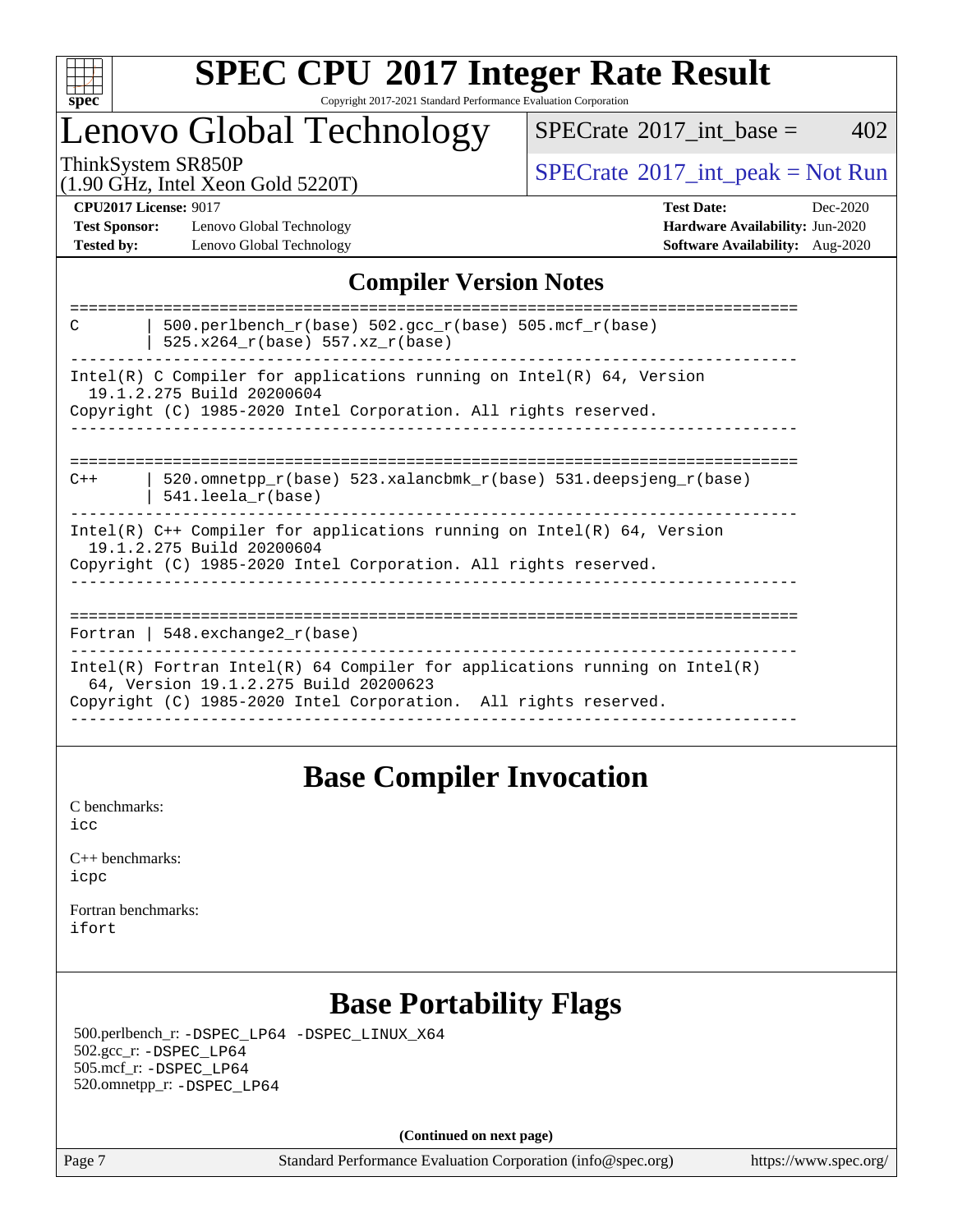

#### **[SPEC CPU](http://www.spec.org/auto/cpu2017/Docs/result-fields.html#SPECCPU2017IntegerRateResult)[2017 Integer Rate Result](http://www.spec.org/auto/cpu2017/Docs/result-fields.html#SPECCPU2017IntegerRateResult)** Copyright 2017-2021 Standard Performance Evaluation Corporation

Lenovo Global Technology

 $SPECTate$ <sup>®</sup>[2017\\_int\\_base =](http://www.spec.org/auto/cpu2017/Docs/result-fields.html#SPECrate2017intbase) 402

(1.90 GHz, Intel Xeon Gold 5220T)

ThinkSystem SR850P<br>  $(1.00 \text{ GHz. Intel Yes} \cdot \text{Cold} \cdot 5200 \text{T})$   $\text{SPECTate} \cdot 2017$  int peak = Not Run

**[Test Sponsor:](http://www.spec.org/auto/cpu2017/Docs/result-fields.html#TestSponsor)** Lenovo Global Technology **[Hardware Availability:](http://www.spec.org/auto/cpu2017/Docs/result-fields.html#HardwareAvailability)** Jun-2020 **[Tested by:](http://www.spec.org/auto/cpu2017/Docs/result-fields.html#Testedby)** Lenovo Global Technology **[Software Availability:](http://www.spec.org/auto/cpu2017/Docs/result-fields.html#SoftwareAvailability)** Aug-2020

**[CPU2017 License:](http://www.spec.org/auto/cpu2017/Docs/result-fields.html#CPU2017License)** 9017 **[Test Date:](http://www.spec.org/auto/cpu2017/Docs/result-fields.html#TestDate)** Dec-2020

### **[Base Portability Flags \(Continued\)](http://www.spec.org/auto/cpu2017/Docs/result-fields.html#BasePortabilityFlags)**

 523.xalancbmk\_r: [-DSPEC\\_LP64](http://www.spec.org/cpu2017/results/res2021q1/cpu2017-20201221-24592.flags.html#suite_basePORTABILITY523_xalancbmk_r_DSPEC_LP64) [-DSPEC\\_LINUX](http://www.spec.org/cpu2017/results/res2021q1/cpu2017-20201221-24592.flags.html#b523.xalancbmk_r_baseCXXPORTABILITY_DSPEC_LINUX) 525.x264\_r: [-DSPEC\\_LP64](http://www.spec.org/cpu2017/results/res2021q1/cpu2017-20201221-24592.flags.html#suite_basePORTABILITY525_x264_r_DSPEC_LP64) 531.deepsjeng\_r: [-DSPEC\\_LP64](http://www.spec.org/cpu2017/results/res2021q1/cpu2017-20201221-24592.flags.html#suite_basePORTABILITY531_deepsjeng_r_DSPEC_LP64) 541.leela\_r: [-DSPEC\\_LP64](http://www.spec.org/cpu2017/results/res2021q1/cpu2017-20201221-24592.flags.html#suite_basePORTABILITY541_leela_r_DSPEC_LP64) 548.exchange2\_r: [-DSPEC\\_LP64](http://www.spec.org/cpu2017/results/res2021q1/cpu2017-20201221-24592.flags.html#suite_basePORTABILITY548_exchange2_r_DSPEC_LP64) 557.xz\_r: [-DSPEC\\_LP64](http://www.spec.org/cpu2017/results/res2021q1/cpu2017-20201221-24592.flags.html#suite_basePORTABILITY557_xz_r_DSPEC_LP64)

**[Base Optimization Flags](http://www.spec.org/auto/cpu2017/Docs/result-fields.html#BaseOptimizationFlags)**

#### [C benchmarks](http://www.spec.org/auto/cpu2017/Docs/result-fields.html#Cbenchmarks):

[-m64](http://www.spec.org/cpu2017/results/res2021q1/cpu2017-20201221-24592.flags.html#user_CCbase_m64-icc) [-qnextgen](http://www.spec.org/cpu2017/results/res2021q1/cpu2017-20201221-24592.flags.html#user_CCbase_f-qnextgen) [-std=c11](http://www.spec.org/cpu2017/results/res2021q1/cpu2017-20201221-24592.flags.html#user_CCbase_std-icc-std_0e1c27790398a4642dfca32ffe6c27b5796f9c2d2676156f2e42c9c44eaad0c049b1cdb667a270c34d979996257aeb8fc440bfb01818dbc9357bd9d174cb8524) [-Wl,-plugin-opt=-x86-branches-within-32B-boundaries](http://www.spec.org/cpu2017/results/res2021q1/cpu2017-20201221-24592.flags.html#user_CCbase_f-x86-branches-within-32B-boundaries_0098b4e4317ae60947b7b728078a624952a08ac37a3c797dfb4ffeb399e0c61a9dd0f2f44ce917e9361fb9076ccb15e7824594512dd315205382d84209e912f3) [-Wl,-z,muldefs](http://www.spec.org/cpu2017/results/res2021q1/cpu2017-20201221-24592.flags.html#user_CCbase_link_force_multiple1_b4cbdb97b34bdee9ceefcfe54f4c8ea74255f0b02a4b23e853cdb0e18eb4525ac79b5a88067c842dd0ee6996c24547a27a4b99331201badda8798ef8a743f577) [-xCORE-AVX2](http://www.spec.org/cpu2017/results/res2021q1/cpu2017-20201221-24592.flags.html#user_CCbase_f-xCORE-AVX2) [-O3](http://www.spec.org/cpu2017/results/res2021q1/cpu2017-20201221-24592.flags.html#user_CCbase_f-O3) [-ffast-math](http://www.spec.org/cpu2017/results/res2021q1/cpu2017-20201221-24592.flags.html#user_CCbase_f-ffast-math) [-flto](http://www.spec.org/cpu2017/results/res2021q1/cpu2017-20201221-24592.flags.html#user_CCbase_f-flto) [-mfpmath=sse](http://www.spec.org/cpu2017/results/res2021q1/cpu2017-20201221-24592.flags.html#user_CCbase_f-mfpmath_70eb8fac26bde974f8ab713bc9086c5621c0b8d2f6c86f38af0bd7062540daf19db5f3a066d8c6684be05d84c9b6322eb3b5be6619d967835195b93d6c02afa1) [-funroll-loops](http://www.spec.org/cpu2017/results/res2021q1/cpu2017-20201221-24592.flags.html#user_CCbase_f-funroll-loops) [-qopt-mem-layout-trans=4](http://www.spec.org/cpu2017/results/res2021q1/cpu2017-20201221-24592.flags.html#user_CCbase_f-qopt-mem-layout-trans_fa39e755916c150a61361b7846f310bcdf6f04e385ef281cadf3647acec3f0ae266d1a1d22d972a7087a248fd4e6ca390a3634700869573d231a252c784941a8) [-L/usr/local/IntelCompiler19/compilers\\_and\\_libraries\\_2020.3.275/linux/compiler/lib/intel64\\_lin](http://www.spec.org/cpu2017/results/res2021q1/cpu2017-20201221-24592.flags.html#user_CCbase_linkpath_6eb3b1b8be403820338b5b82e7a1c217a861a8962ac718a6253be1483b50620487664a39a847caf560d84a6b8bab7cca33d9f414525a12ede1e9473db34a3d08) [-lqkmalloc](http://www.spec.org/cpu2017/results/res2021q1/cpu2017-20201221-24592.flags.html#user_CCbase_qkmalloc_link_lib_79a818439969f771c6bc311cfd333c00fc099dad35c030f5aab9dda831713d2015205805422f83de8875488a2991c0a156aaa600e1f9138f8fc37004abc96dc5)

#### [C++ benchmarks](http://www.spec.org/auto/cpu2017/Docs/result-fields.html#CXXbenchmarks):

[-m64](http://www.spec.org/cpu2017/results/res2021q1/cpu2017-20201221-24592.flags.html#user_CXXbase_m64-icc) [-qnextgen](http://www.spec.org/cpu2017/results/res2021q1/cpu2017-20201221-24592.flags.html#user_CXXbase_f-qnextgen) [-Wl,-plugin-opt=-x86-branches-within-32B-boundaries](http://www.spec.org/cpu2017/results/res2021q1/cpu2017-20201221-24592.flags.html#user_CXXbase_f-x86-branches-within-32B-boundaries_0098b4e4317ae60947b7b728078a624952a08ac37a3c797dfb4ffeb399e0c61a9dd0f2f44ce917e9361fb9076ccb15e7824594512dd315205382d84209e912f3) [-Wl,-z,muldefs](http://www.spec.org/cpu2017/results/res2021q1/cpu2017-20201221-24592.flags.html#user_CXXbase_link_force_multiple1_b4cbdb97b34bdee9ceefcfe54f4c8ea74255f0b02a4b23e853cdb0e18eb4525ac79b5a88067c842dd0ee6996c24547a27a4b99331201badda8798ef8a743f577) [-xCORE-AVX2](http://www.spec.org/cpu2017/results/res2021q1/cpu2017-20201221-24592.flags.html#user_CXXbase_f-xCORE-AVX2) [-O3](http://www.spec.org/cpu2017/results/res2021q1/cpu2017-20201221-24592.flags.html#user_CXXbase_f-O3) [-ffast-math](http://www.spec.org/cpu2017/results/res2021q1/cpu2017-20201221-24592.flags.html#user_CXXbase_f-ffast-math) [-flto](http://www.spec.org/cpu2017/results/res2021q1/cpu2017-20201221-24592.flags.html#user_CXXbase_f-flto) [-mfpmath=sse](http://www.spec.org/cpu2017/results/res2021q1/cpu2017-20201221-24592.flags.html#user_CXXbase_f-mfpmath_70eb8fac26bde974f8ab713bc9086c5621c0b8d2f6c86f38af0bd7062540daf19db5f3a066d8c6684be05d84c9b6322eb3b5be6619d967835195b93d6c02afa1) [-funroll-loops](http://www.spec.org/cpu2017/results/res2021q1/cpu2017-20201221-24592.flags.html#user_CXXbase_f-funroll-loops) [-qopt-mem-layout-trans=4](http://www.spec.org/cpu2017/results/res2021q1/cpu2017-20201221-24592.flags.html#user_CXXbase_f-qopt-mem-layout-trans_fa39e755916c150a61361b7846f310bcdf6f04e385ef281cadf3647acec3f0ae266d1a1d22d972a7087a248fd4e6ca390a3634700869573d231a252c784941a8) [-L/usr/local/IntelCompiler19/compilers\\_and\\_libraries\\_2020.3.275/linux/compiler/lib/intel64\\_lin](http://www.spec.org/cpu2017/results/res2021q1/cpu2017-20201221-24592.flags.html#user_CXXbase_linkpath_6eb3b1b8be403820338b5b82e7a1c217a861a8962ac718a6253be1483b50620487664a39a847caf560d84a6b8bab7cca33d9f414525a12ede1e9473db34a3d08) [-lqkmalloc](http://www.spec.org/cpu2017/results/res2021q1/cpu2017-20201221-24592.flags.html#user_CXXbase_qkmalloc_link_lib_79a818439969f771c6bc311cfd333c00fc099dad35c030f5aab9dda831713d2015205805422f83de8875488a2991c0a156aaa600e1f9138f8fc37004abc96dc5)

#### [Fortran benchmarks:](http://www.spec.org/auto/cpu2017/Docs/result-fields.html#Fortranbenchmarks)

[-m64](http://www.spec.org/cpu2017/results/res2021q1/cpu2017-20201221-24592.flags.html#user_FCbase_m64-icc) [-Wl,-plugin-opt=-x86-branches-within-32B-boundaries](http://www.spec.org/cpu2017/results/res2021q1/cpu2017-20201221-24592.flags.html#user_FCbase_f-x86-branches-within-32B-boundaries_0098b4e4317ae60947b7b728078a624952a08ac37a3c797dfb4ffeb399e0c61a9dd0f2f44ce917e9361fb9076ccb15e7824594512dd315205382d84209e912f3) [-Wl,-z,muldefs](http://www.spec.org/cpu2017/results/res2021q1/cpu2017-20201221-24592.flags.html#user_FCbase_link_force_multiple1_b4cbdb97b34bdee9ceefcfe54f4c8ea74255f0b02a4b23e853cdb0e18eb4525ac79b5a88067c842dd0ee6996c24547a27a4b99331201badda8798ef8a743f577) [-xCORE-AVX2](http://www.spec.org/cpu2017/results/res2021q1/cpu2017-20201221-24592.flags.html#user_FCbase_f-xCORE-AVX2) [-O3](http://www.spec.org/cpu2017/results/res2021q1/cpu2017-20201221-24592.flags.html#user_FCbase_f-O3) [-ipo](http://www.spec.org/cpu2017/results/res2021q1/cpu2017-20201221-24592.flags.html#user_FCbase_f-ipo) [-no-prec-div](http://www.spec.org/cpu2017/results/res2021q1/cpu2017-20201221-24592.flags.html#user_FCbase_f-no-prec-div) [-qopt-mem-layout-trans=4](http://www.spec.org/cpu2017/results/res2021q1/cpu2017-20201221-24592.flags.html#user_FCbase_f-qopt-mem-layout-trans_fa39e755916c150a61361b7846f310bcdf6f04e385ef281cadf3647acec3f0ae266d1a1d22d972a7087a248fd4e6ca390a3634700869573d231a252c784941a8) [-nostandard-realloc-lhs](http://www.spec.org/cpu2017/results/res2021q1/cpu2017-20201221-24592.flags.html#user_FCbase_f_2003_std_realloc_82b4557e90729c0f113870c07e44d33d6f5a304b4f63d4c15d2d0f1fab99f5daaed73bdb9275d9ae411527f28b936061aa8b9c8f2d63842963b95c9dd6426b8a) [-align array32byte](http://www.spec.org/cpu2017/results/res2021q1/cpu2017-20201221-24592.flags.html#user_FCbase_align_array32byte_b982fe038af199962ba9a80c053b8342c548c85b40b8e86eb3cc33dee0d7986a4af373ac2d51c3f7cf710a18d62fdce2948f201cd044323541f22fc0fffc51b6) [-auto](http://www.spec.org/cpu2017/results/res2021q1/cpu2017-20201221-24592.flags.html#user_FCbase_f-auto) [-mbranches-within-32B-boundaries](http://www.spec.org/cpu2017/results/res2021q1/cpu2017-20201221-24592.flags.html#user_FCbase_f-mbranches-within-32B-boundaries) [-L/usr/local/IntelCompiler19/compilers\\_and\\_libraries\\_2020.3.275/linux/compiler/lib/intel64\\_lin](http://www.spec.org/cpu2017/results/res2021q1/cpu2017-20201221-24592.flags.html#user_FCbase_linkpath_6eb3b1b8be403820338b5b82e7a1c217a861a8962ac718a6253be1483b50620487664a39a847caf560d84a6b8bab7cca33d9f414525a12ede1e9473db34a3d08) [-lqkmalloc](http://www.spec.org/cpu2017/results/res2021q1/cpu2017-20201221-24592.flags.html#user_FCbase_qkmalloc_link_lib_79a818439969f771c6bc311cfd333c00fc099dad35c030f5aab9dda831713d2015205805422f83de8875488a2991c0a156aaa600e1f9138f8fc37004abc96dc5)

[The flags files that were used to format this result can be browsed at](tmsearch) [http://www.spec.org/cpu2017/flags/Intel-ic19.1u1-official-linux64\\_revA.html](http://www.spec.org/cpu2017/flags/Intel-ic19.1u1-official-linux64_revA.html) <http://www.spec.org/cpu2017/flags/Lenovo-Platform-SPECcpu2017-Flags-V1.2-CLX-I.html>

[You can also download the XML flags sources by saving the following links:](tmsearch) [http://www.spec.org/cpu2017/flags/Intel-ic19.1u1-official-linux64\\_revA.xml](http://www.spec.org/cpu2017/flags/Intel-ic19.1u1-official-linux64_revA.xml) <http://www.spec.org/cpu2017/flags/Lenovo-Platform-SPECcpu2017-Flags-V1.2-CLX-I.xml>